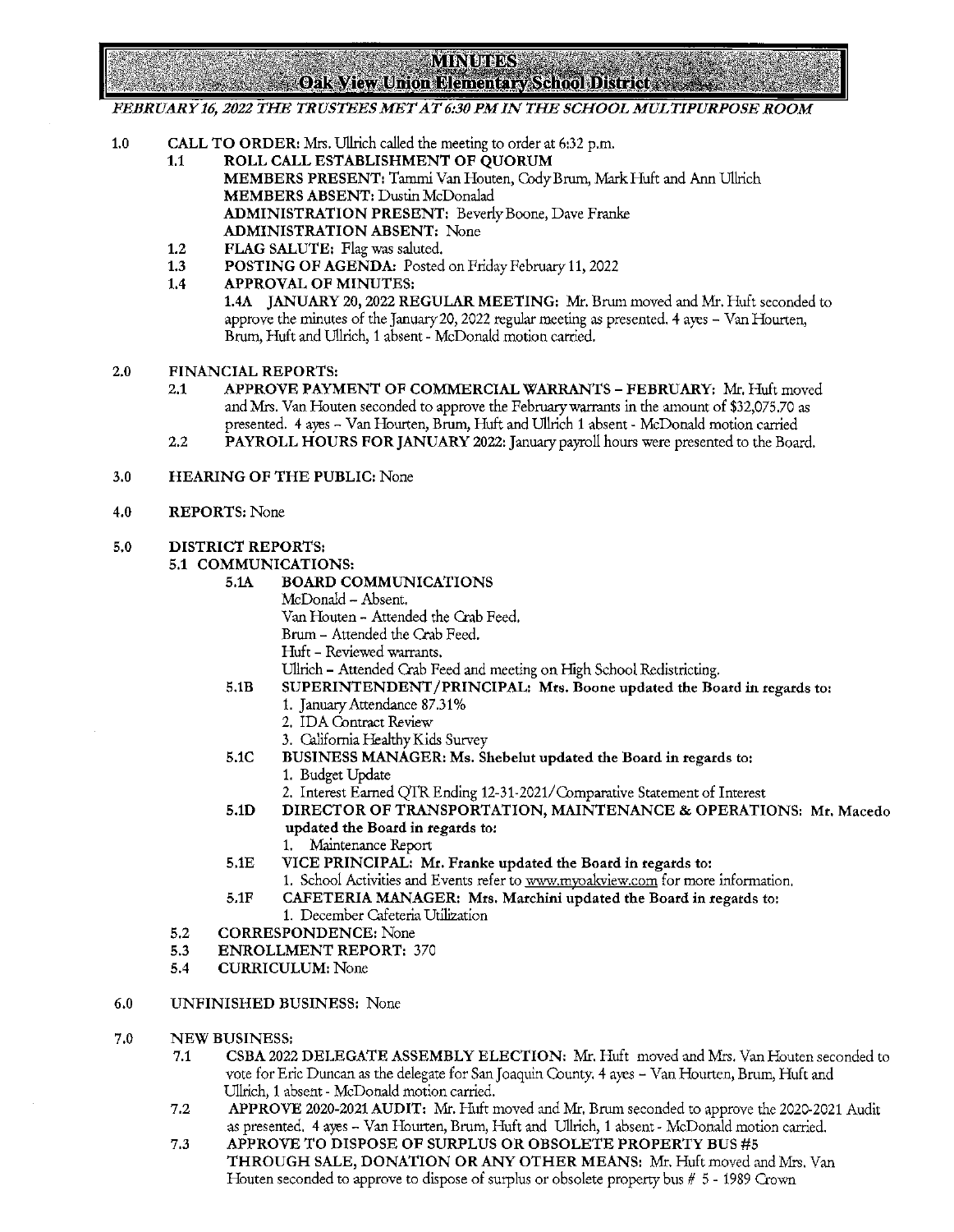License plate E285943 Vin #1C9WJGAOK102227 as presented. 4 ayes - Van Hourten, Brum, Huft and Ullrich, 1 absent - McDonald motion carried.

- 7.4 APPROVE DEVELOPER FEE REPORTS 2019-2020 AND 2020-2021: Mrs. Van Houten moved and Mr. Brum seconded to approve the Developer Fee reports 2019-2020 and 2020-2021 as presented. 4 ayes - Van Hourten, Brum, Huft and Ullrich, 1 absent - McDonald motion carried.
- 7.5 APPROVE SUPPLEMENT TO THE ANNUAL UPDATE TO THE 2021-2022 LOCAL CONTROL AND ACCOUNTABILITY PIAN: Mr. Huft moved and Mrs. Van Houten seconded to approve the Supplement to the Annual Update to the 2021-2022 Local Control and Accountability Plan as presented. 4 ayes - Van Hourten, Brum, Huft and Ullrich, 1 absent -McDonald motion carried.
- $8.0$ PERSONNEL:
	- 8.1 CIASSIFIED None
	- 8.2 CERTIFICATED: None
	- 8.3 MANAGEMENT: None
- $9.0$ CLOSED SESSION: Meeting recessed at 7:21 PMfora breakand reconvened at 7:24 PMin closed session to discuss:
	- 9.1 STUDENT SUSPENSIONS
	- 9.2 SUPERINTENDENT GOALS
		- The board reconvened into open session at 8:23 PM at which time the following items were reported: Superintendent Goals.
- 10.0 ADJOURNMENT: Meeting adjourned at 8:25 p.m.<br>10.1 NEXT BOARD MEETING WILL BE MAI
	- NEXI' BOARD MEETING WILL BE MARCH 17, 2022 AT 6:30 P.M. IN THE MULTIPURPOSE ROOM. Any individual requiring disability-related accommodations or modifications including auxiliary aid and services in order to participate in the Board meeting should contact the Superintendent/Principal in writing.

Mark Huft, Clerk